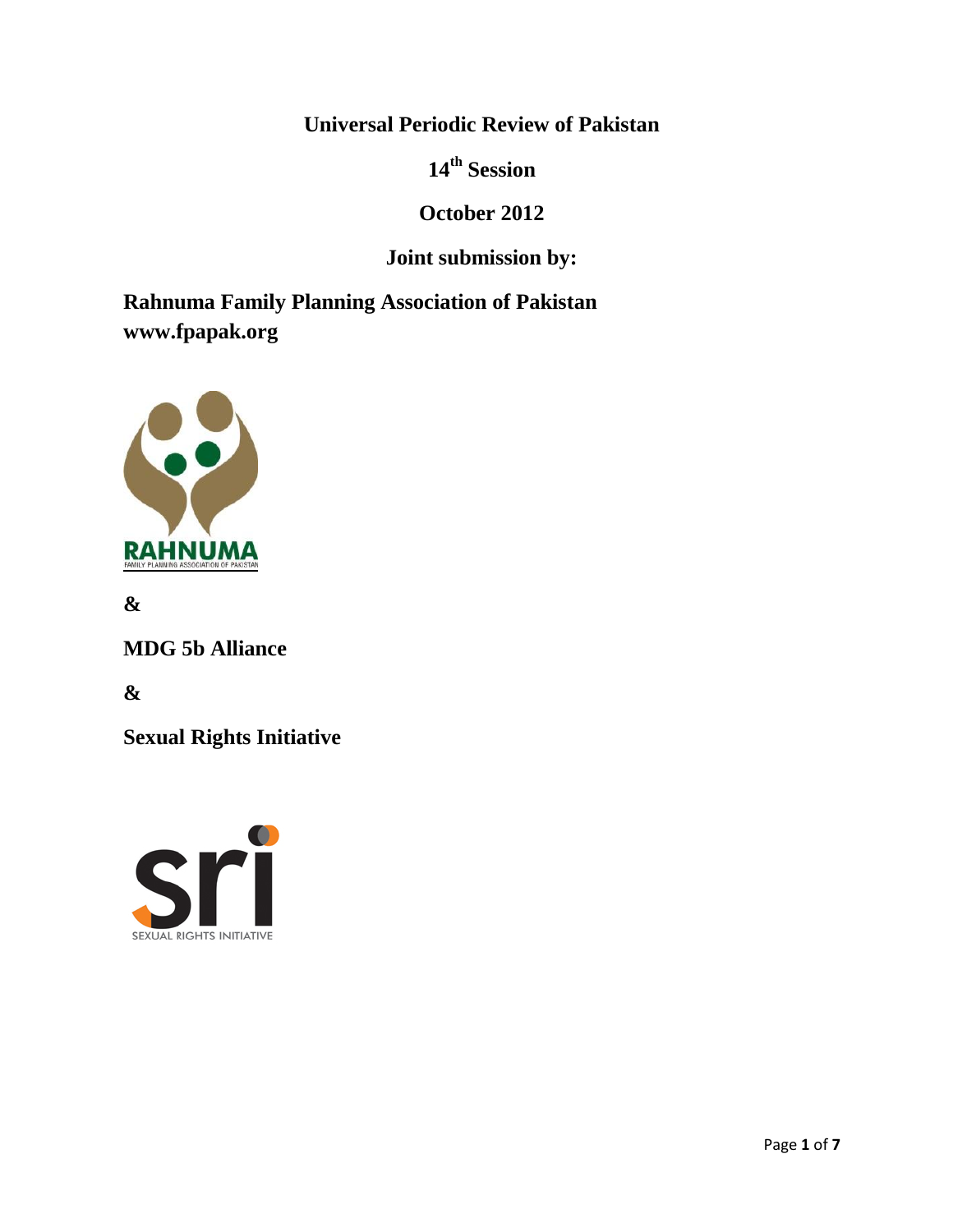# **Key Words: Child marriage; early marriage; forced marriage; rights of the child; adolescent sexual and reproductive health; maternal mortality; gender equality**

# **Executive Summary:**

1. This report is jointly submitted by Rahnuma Family Planning Association of Pakistan  $(FPAP)^{1}$ , the MDG5b Alliance<sup>2</sup> and the Sexual Rights Initiative  $(SRI)^{3}$ . In Pakistan it is estimated that 30 percent of all marriages fall into the category of child marriages. This human rights violation is most common in poor, rural communities, and its consequences only perpetuate the cycle of poverty. Child brides are pulled out of school, depriving them of an education and meaningful work. They suffer health risks associated with early sexual activity and childbearing, leading to high rates of maternal and child mortality as well as sexually transmitted infections, including HIV, and are more likely to be survivors of domestic violence, sexual abuse and social isolation. During Pakistan's first review under the Universal Periodic Review, Switzerland recommended that Pakistan do everything possible to prevent early and forced marriage. However, plans to amend legislation to give effect to this recommendation are seriously deficient and must be revised to ensure girls' full protection from early/forced marriage.

## **Context**

- 2. Child marriage is one of the most wide-spread human rights violations that exist in Pakistan. Child marriage, also known as early marriage, is defined as "Any marriage **carried out below the age of 18 years, before the girl is physically, physiologically, and psychologically ready to shoulder the responsibilities of marriage and**  childbearing."
- 3. Girls from poor households are more likely to be married as children. In particular, girls from the poorest quintile are more than three times more likely to be married as children than girls from the richest quintile. In Pakistan it is estimated that 30 percent of all marriages fall into the category of child marriages (PDHS 2007). The UN Convention on the Rights of the Child (CRC) defines a child as "every human being below the age

 $\overline{\phantom{a}}$  $1$  Rahnuma FPAP, the member association of International Planned Parenthood Federation of Pakistan, was established in 1953 and has grown to be Pakistan's largest provider of reproductive health and family planning services.

<sup>&</sup>lt;sup>2</sup> MDG5b Alliance is a national coalition of organizations based in Pakistan advocating for universal access to reproductive health.

<sup>&</sup>lt;sup>3</sup> The SRI is a coalition including Akahata (Argentina), Action Canada for Population and Development (Canada), Coalition of African Lesbians (South Africa), CREA (India), Federation for Women and Family Planning (Poland) and Egyptian Initiative for Personal Rights (Egypt).

<sup>4</sup> *The Inter-African Committee (IAC) on Traditional Practices Affecting the Health of Women and Children. (1993) Newsletter, December 2003*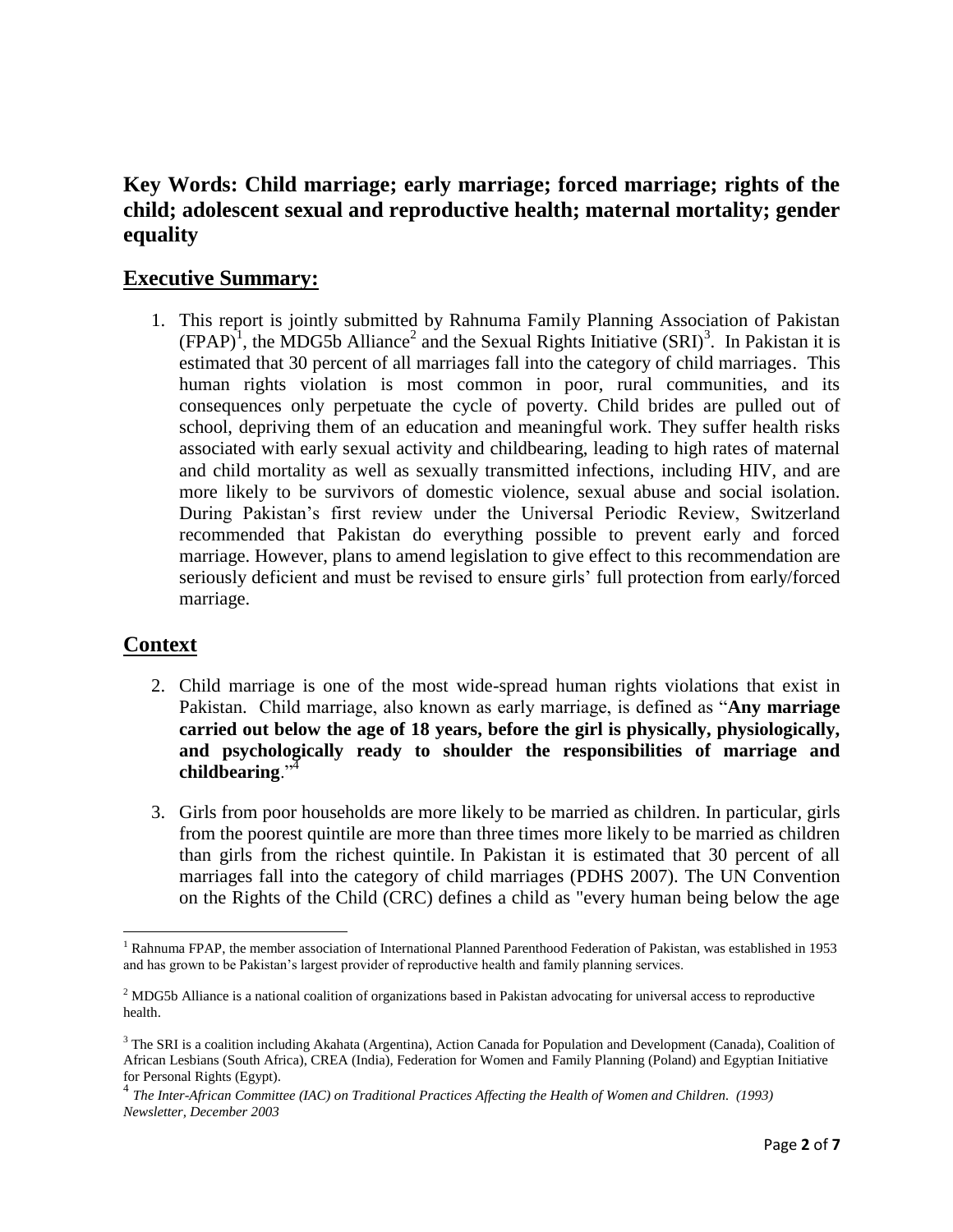of eighteen years unless, under the law applicable to the child, majority is attained earlier." The expert body that monitors the Convention on the Elimination on All Forms of Discrimination against Women (CEDAW) in its General Recommendation 21, which explicitly deals with equality in marriage and family relations, outlaws child marriage, and stipulates 18 years as the minimum age for marriage for males and females. This is the minimum age when young people attain "full maturity and capacity to act." This acknowledges that, from a child rights and equity perspective, marriage should not be permissible before 18 years of age.

4. The 1948 Universal Declaration of Human Rights states that marriage should be "entered only with the free and full consent of the intending spouses." But, in the majority of child marriages, there is often an element of coercion involved: parents, guardians or families pressurize, collude or force children into marriage. Today girls are still socialized into accepting child marriage as the norm, a 'given', and many give their consent as a duty and sign of respect. However, where one of the parties in a marriage is under 18 years, consent to marry in such cases cannot always be assumed to be of 'free and full consent' and may also not always be in the best interest of the child.

# **Violation of Human Rights:**

l

- 5. Child marriage is a reality for many young girls and devastates the lives of girls, their families and their communities. It is a harmful traditional practice that deprives girls of their dignity and human rights. The harmful traditional practice of child marriage is most common in poor, rural communities, and its consequences only perpetuate the cycle of poverty. More often than not, child brides are pulled out of school, depriving them of an education and meaningful work. They suffer health risks associated with early sexual activity and childbearing, leading to high rates of maternal and child mortality as well as sexually transmitted infections, including HIV. And they are more likely to be survivors of domestic violence, sexual abuse and social isolation.
- 6. Child marriage is often associated with multiple health risks. This is because young brides have limited access to, and use of, contraception and reproductive health services and information. The majority are exposed to early and frequent sexual relations and to repeated pregnancies and childbirth before they are physically mature and psychologically ready. Pregnancy-related deaths are also the leading cause of mortality in 15-19-year—old girls, and those aged under 15 years are five times more likely to die than those aged over 20. Infant deaths are also twice as high in babies of very young mothers<sup>5</sup>. International research has shown that child brides often show signs symptomatic of child sexual abuse and posttraumatic stress. Such symptoms include feelings of hopelessness, helplessness and severe depression.
- 7. Girls with low bargaining power in the household are more likely to experience violence by an intimate partner. For many families child marriage is seen as a way to protect young girls, ensuring they have a man to care for them. Unfortunately, early

<sup>&</sup>lt;sup>5</sup> http://www.trust.org/trustlaw/news/child-brides-face-silent-health-emergency-experts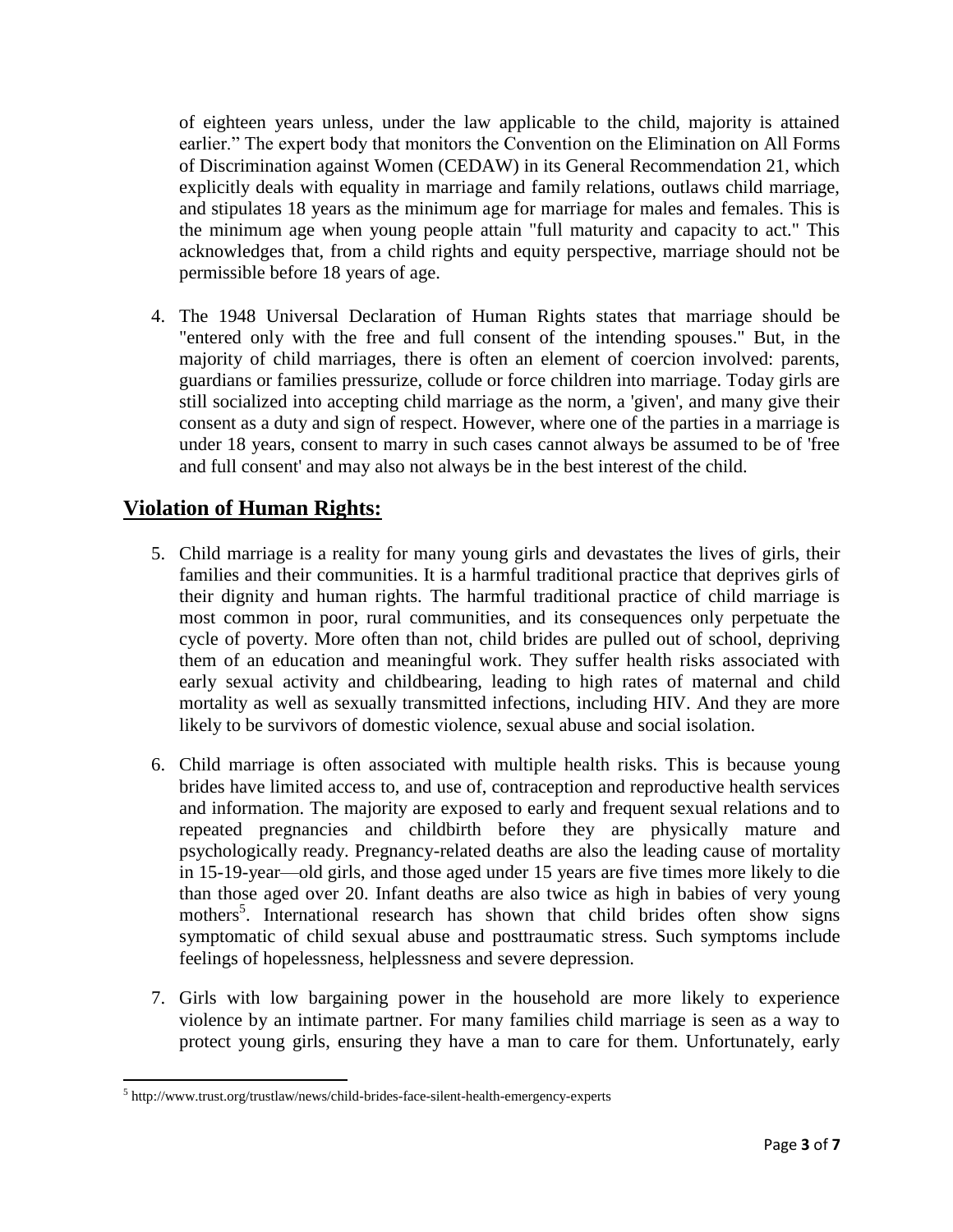marriage does not protect girls, but leaves them physically and socially vulnerable to illness, poverty, and gender inequality. Child brides are at a heightened risk of sexual and physical abuse, reproductive health complications, HIV/AIDS infection, and other adverse physiological and social outcomes. Because of physiological vulnerabilities, girls aged 10-14 are five times more likely to die in childbirth than women aged 20-24. ―For every woman who dies in childbirth, some 15 to 30 survive but suffer chronic disabilities, the most devastating of which is obstetric fistula. Fistula is an injury to a woman's birth canal that leaves her leaking urine and/or feces. Young women under age 20 are especially prone to developing fistulas if they cannot get a Caesarean section during prolonged obstructed labour<sup>6</sup>.

- 8. Child marriage is a violation of Article 16 of the Universal Declaration of Human Rights that states, "Marriage shall be entered into only with free and full consent of intending spouses". It is in violation of the Convention on the Rights of the Child (1989):
	- a. Under article 1 the child is anyone under the age of 18.
	- b. Under Article 12 children have the right to have their views taken into account in matters that concern them.
	- c. Under Article 24 calls for the abolition of traditional practices that can damage the health of children.
	- d. Under Article 28 bestows the right of education.
- 9. It is also in violation of the Convention of All Forms of Discrimination against Women (1994). The practice becomes an obstacle to nearly every Millennium Development Goal–eradicating poverty and hunger (MDG 1); achieving universal primary education (MDG 2); promoting gender equality (MDG 3); protecting children's lives (4); and improving health (5, 6).
- 10. Child marriage is widely practiced across the country and it is prevalent in different parts of Pakistan including the tribal belt with different names that commodify young girls. While the age of first marriage for women overall has been increasing in the country 13% of girls are married by the time they are 15 and 40% by age  $18<sup>7</sup>$ . Pakistan has one of the highest infant mortality (78/1000) and under five mortality rates (94/1000) in South Asia.

 6 ibid

<sup>&</sup>lt;sup>7</sup> Age of Marriage: A Position Paper, Khanwar Mumtaz, Sohail Warraich, Shariq Imam et al, Shirkat Gah, 2011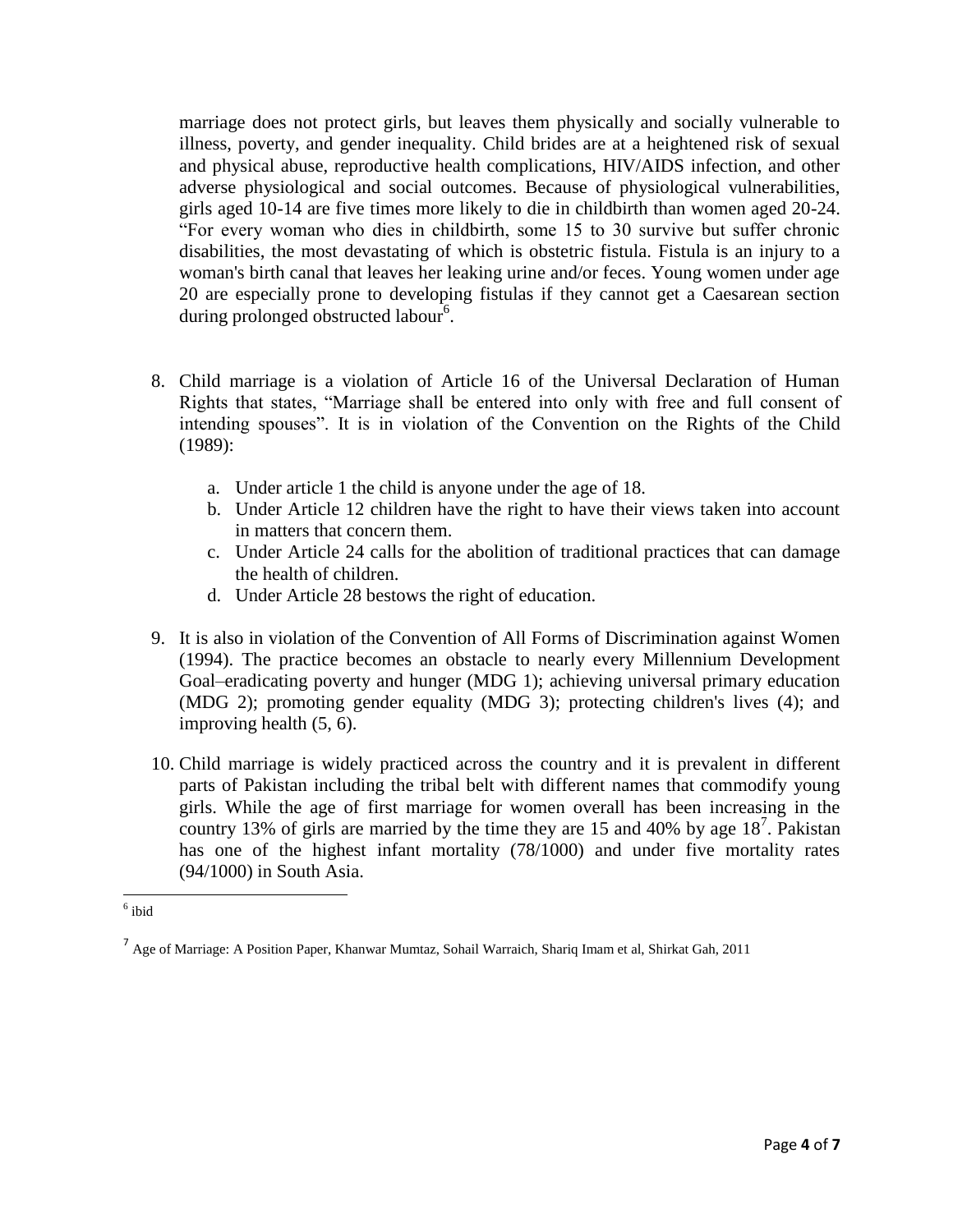- 11. Rahnuma-FPAP recently implemented a project supported by Aus Aid on advocacy against child marriages and through the series of interactive dialogue with policy makers and workshops with relevant stakeholders and desk review and research conducted during developing advocacy tools i.e advocacy kit, media kit, documentary, revealed the complexity of the issue regarding child marriage in Pakistan. Some of the issues identified by this project include:
	- Not only that the Child Marriage Restraint Act (CMRA) is not punitive enough, there are many conflicting laws such as Shariah law which gives room for legal loopholes regarding child marriage.
	- Young adolescent girls are physically, socially and emotionally affected by this practice
	- Child marriage is mainly influenced by poverty, protection of girls, family honour and the provision of stability during unstable social periods and gender roles in Pakistan.
	- Large swathes of female youth are left out of the education and development mainstream because of the prevailing practice of young age marriages.
	- Laws on minimum marriage age are poorly enforced and birth registration is not widely practiced or records maintained making it is difficult to determine the correct age of girls at the time of marriage.

# **The Law on Child Marriages in Pakistan**

12. The **"***Child Marriages Restraint Act 1929***"** was enacted in 1929, and it states the minimum age of marriage for boys as 18 years and for girls as 16 years and whoever performs, conducts or directs any child marriage shall be punishable with simple imprisonment which may extend to one month, or with fine which may extend to one thousand rupees i.e approximately 8 Euros.

### *13. The Child Marriage Restraint (Amendment) Act, 2009*

More recently a bill was tabled in the National Assembly, the Child Marriage Restraint (Amendment) Act, 2009 to amend the CMRA, 1929. In addition to proposing amendments for enhanced imprisonment and fines it seeks to "remove the gender disparity in age" of marriage of males and females (i.e. make 18 years as the minimum age of marriage for both).

### *14. Sharia Law (Islamic Law)*

Most importantly, Sharia law overrides all civil laws according to a decision of Supreme Court of Pakistan in its reported case law 2005 SCMR Page 1217, "Law of Sharia is a Superior Law.‖ Regarding child marriage, Sharia law says that the minimum criteria for marriage depends on puberty, which is not a fixed age, and may be age 10 or 12 years. The superior courts have declared that The Child Marriage Restraint Act 1929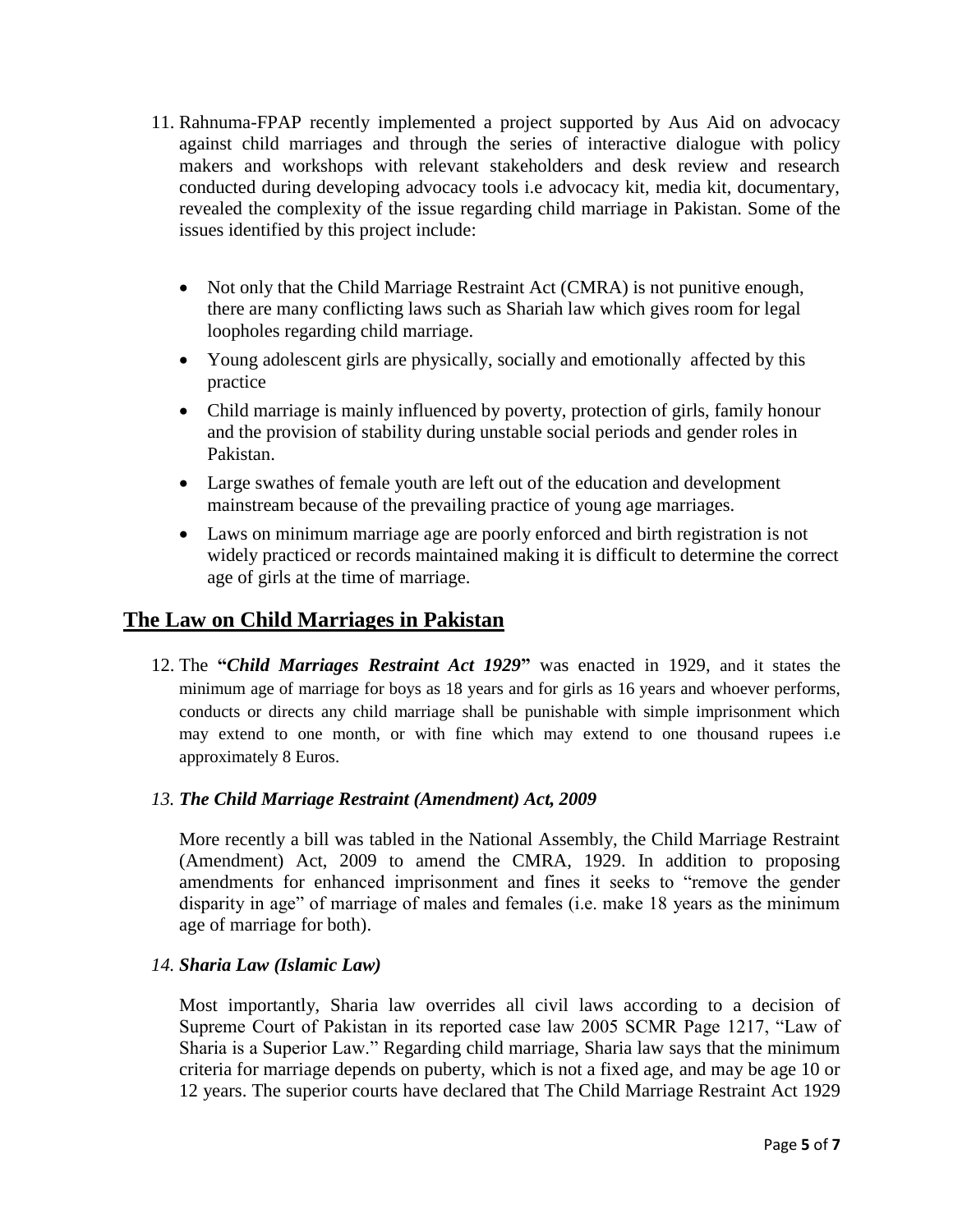only penalizes the guilty person but does not nullify such marriage. Hence even if a child marriage of a girl under the age of 16 years takes place and is reported, if it is taken to the Sharia court and it is proven that the girl had acquired physical puberty at the time of marriage, the marriage would be valid and not punishable.

## **Ending Child Marriage means girls will:**

- 15. **Stay in school:** Child brides are almost always forced to leave school when, or before, they get married.
- 16. **Be healthy:** Child brides face higher risks of death and injury due to early sexual activity and childbearing. Girls under 15 are five times more likely to die in childbirth than women in their 20s. Yet child brides are less likely to be in control of when and how many children they have.
- 17. **Live in safety:** Child brides are more likely to suffer domestic violence and sexual abuse. They are rarely able to negotiate safe sexual behaviour, making them more vulnerable to contracting HIV/AIDS.
- 18. **Raise healthy children:** When a mother is under 18, her baby is 60 per cent more likely to die in its first year of life than a baby born to a mother older than 19.
- 19. **Fulfill their potential:** Girls who marry young do not get the educational and economic opportunities that could help lift themselves, their children and their communities out of poverty.<sup>8</sup>

## **20. Recommendations:**

- a) There is a dire need to amend The Child Marriage Restraint Act 1929 in order to make it more effective and in line with international commitments.
- b) Following are recommendations:-
- c) Minimum age of marriage for girls must be raised to at least 18 years to bring the law in line with the country's international commitments for children, women and human rights.
- d) Make the law more punitive to serve as a deterrent.
- e) Addressing ambiguities due to conflicting laws especially Shariah Law.
- f) Enforce mandatory registration at birth and marriage.

#### **The following stakeholders must be part of implementing these recommendations:**

a) Government concerning bodies

l

<sup>8</sup> *[http://www.unicef.org/publications/index\\_26024.html](http://www.unicef.org/publications/index_26024.html)*